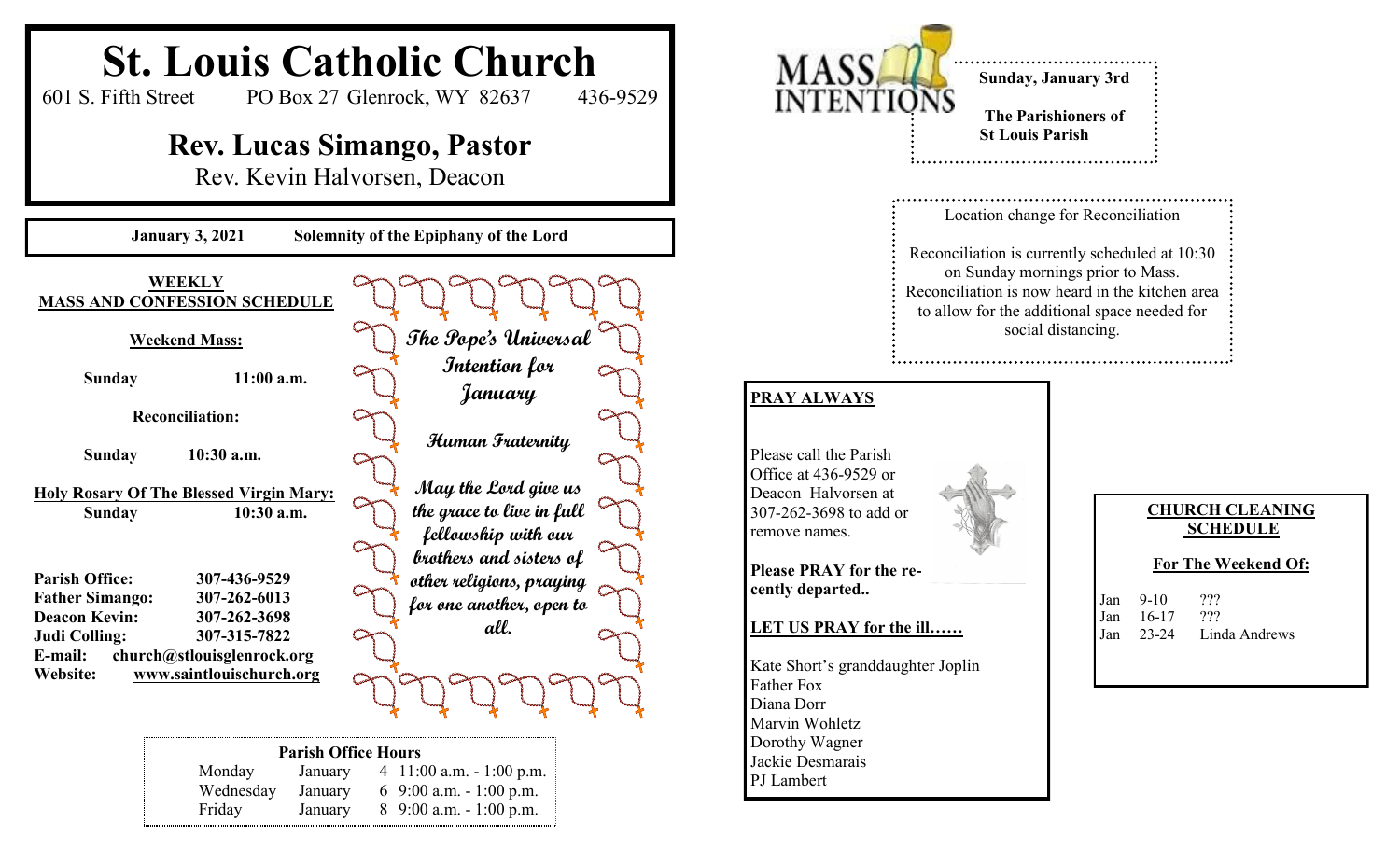## **World Wide Marriage Encounter**

Our world is changing daily but the one constant is your marriage. Keep it strong to help you endure the challenging times with a Worldwide Marriage Encounter experience.

Upcoming dates: Jan. 29-31, Feb. 19-21 or a virtual experience Sundays 3-6 p.m. and Tuesdays 7- 9 p.m. Feb. 28—March 23.

For more information and to apply Visit www.wwme.org, email Montana.dooleys@gmail.com or call Dan & Clare Dooley 406-697-3275

## **2021 Contribution Envelopes**

2021 contribution envelopes are in the vestibule of the Parish Hall, on the table between the entry doors and the kitchen area. Please pick up your family's envelopes and begin using them on January 1st. Be sure to take the box of envelopes with your family's name on it as they correspond with our donation software list.

## *The Word Among Us*

**"Show Me the Way, Lord"**

Please take a complimentary copy of the January 1st through February 16th, 2021 "Word Among Us". This booklet contains complete Catholic Masses and daily meditations for January/February 2021. These daily devotional books are located at the back of the Parish Hall. Please read and enjoy with your family.



## **Solemnity of the Epiphany of the Lord**

"Epiphany" means manifestation. And the "Epiphany of the Lord" is Jesus' manifestation, not only to the three Magi from the East, but it's also a symbolic but real manifestation of the Christ to the whole world. These Magi, traveling from a foreign and non-Jewish nation, reveal that Jesus came for all people and all are called to adore Him. 



**Our St Louis Parish web site is up and running thanks to the hard work of Susan Sherwood. Please take the time to check it out! @ www.stlouischurch.org**